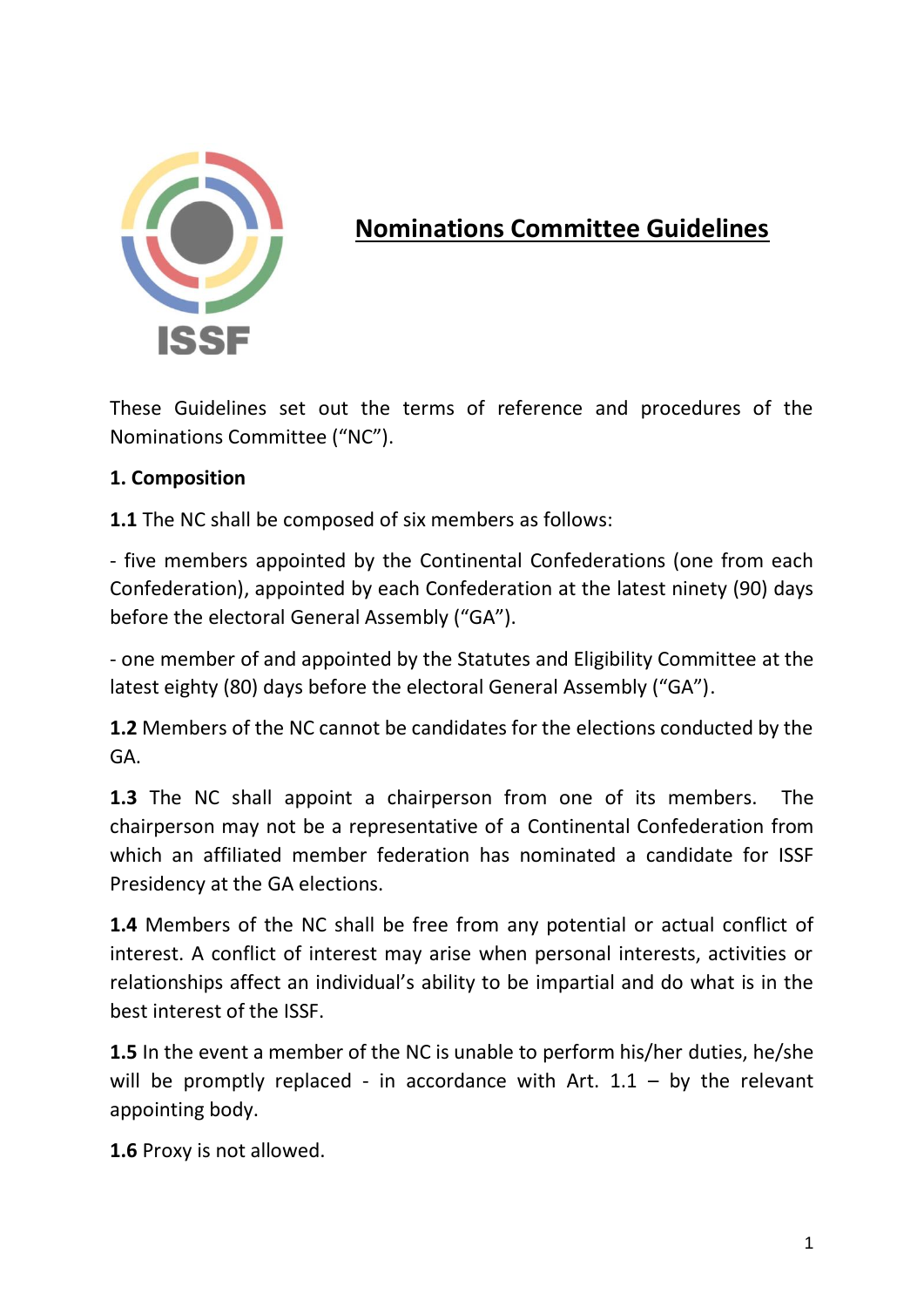### **2. Vetting and review of candidatures**

**2.1** The ISSF General Secretariat shall forward to the NC the list of candidates as soon as possible after receipt of the nominations in accordance with Article 4.6.1 ISSF Constitution.

**2.2** The NC shall determine whether each candidate for election complies with the eligibility criteria of the ISSF Constitution (in particular Articles 4.6.1 et seq. (support of member federation, limit on term of office, age limit, etc.).

**2.3** The NC shall additionally review the candidatures for the ISSF Committees as follows:

- if the candidate is running for the position of a Committee chairperson: the requisite skill, expertise, and experience in chairing bodies and meetings,
- knowledge, experience, and understanding of the shooting sport at national and/or international level,
- criteria like representation from different age groups and geographical areas as well as gender balance.

**2.4** If needed, the NC shall request information from the candidate and/or their representative National Federation in order to complete the review.

**2.5** Should the NC resolve that a candidate does not satisfy the eligibility criteria under Article 2.2, it shall report the matter to the Executive Committee at the latest 45 days prior to the GA. The Executive Committee shall take a final decision on the matter.

**2.6** The decision of the Executive Committee may be appealed before the CAS by the concerned candidate. Only the candidate (and not his/her National Federation) has standing to appeal. The appeal shall be lodged within 5 (five) days of issuance of the decision of the Executive Committee and shall be decided by a Sole Arbitrator to be appointed jointly by the ISSF and the candidate, or by CAS. The procedure before CAS shall be expedited for an award (without grounds) to be issued at the latest 10 (ten) days after the filing date of the appeal.

## **3. Organisation**

**3.1** The NC shall conduct its activities in accordance with these Guidelines and will receive its direction from the ISSF Executive Committee.

**3.2** The NC will meet as required to fulfil its tasks.

**3.3** Meetings may be held in person or by way of video/telephone conference.